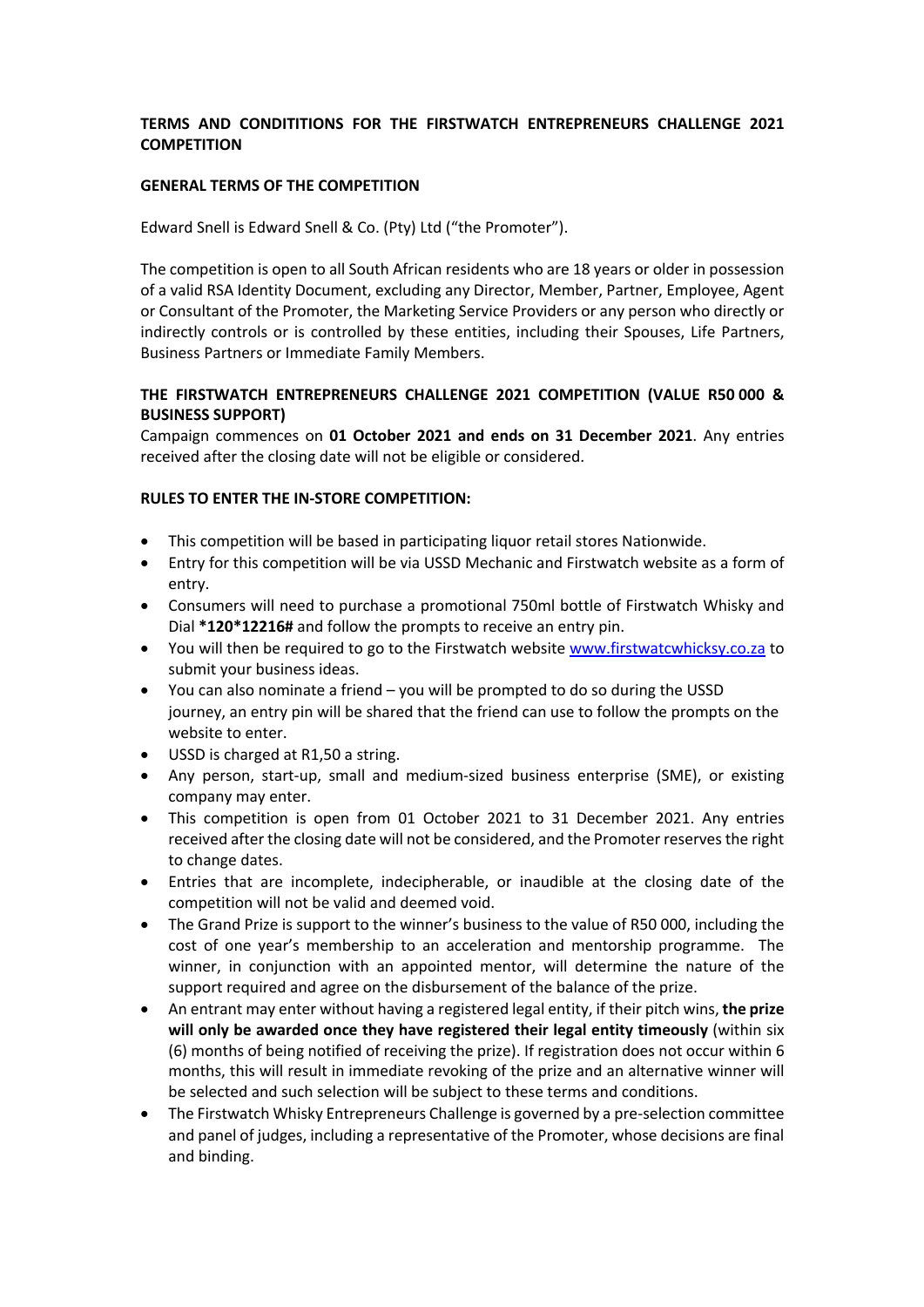- All members of the pre-selection and judges panel and all participants taking part in the training course will sign a non-disclosure agreement to ensure protection of ideas. Any ideas submitted by participants will be deemed to be done in strict confidentiality.
- Participants/entrants will be responsible for all costs incurred to enter via USSD and the Website

## **HOW THE CHALLENGE WORKS**

- Enter your business or business idea
- Once all entries have been received, a selection process will take place
- 160 candidates will be shortlisted to attend a 2-day workshop in JHB and CPT
- Candidates will pitch their ideas to a panel of judges to earn a spot in the top 10
- Top 10 candidates will attend the finale in JHB, where the overall winner will be chosen

### **WORKSHOP DETAILS**

### **WHEN AND WHERE WITH THE WORKSHOPS TAKE PLACE?**

### **2-DAY ENTREPRENEURS WORKSHOP**

Cape Town 29 & 30 January 2022 Johannesburg 5 & 6 February 2022

All COVID-19 protocol will be followed in the venue selection and conduction of the workshops in both cities.

#### **THE SHORTLISTING PROCESS**

From all the entries, 160 candidates will be selected on 7 January 2022. These 160 candidates will get a chance to attend one of the two 2-day workshops on entrepreneurship. At the end of the 2 day workshop 10 finalists will be selected to attend the final event.

### **HOW THE 2-DAY WORKSHOPS ARE CONDUCTED**

Each class will be guided by a facilitator who will work through a series of insightful business modules. These modules are designed to help you improve your business process and to teach you how to develop and grow your business.

### **HOW PARTICIPANTS WILL GET TO EACH WORKSHOP**

Workshops will be held in 2 cities – Johannesburg & Cape Town. 160 shortlisted candidates across the two cities will be invited to attend the workshops. Firstwatch will cover the ground travel, food and accommodation costs of 10 lucky candidates from provinces outside of the hosting cities.

In the transportation and hosting of candidates all COVID-19 protocol will be followed.

### **THE FIRSTWATCH ENTREPRENEURS CHALLENGE FINALE EVENT**

This event will be held in Johannesburg on 6 February 2022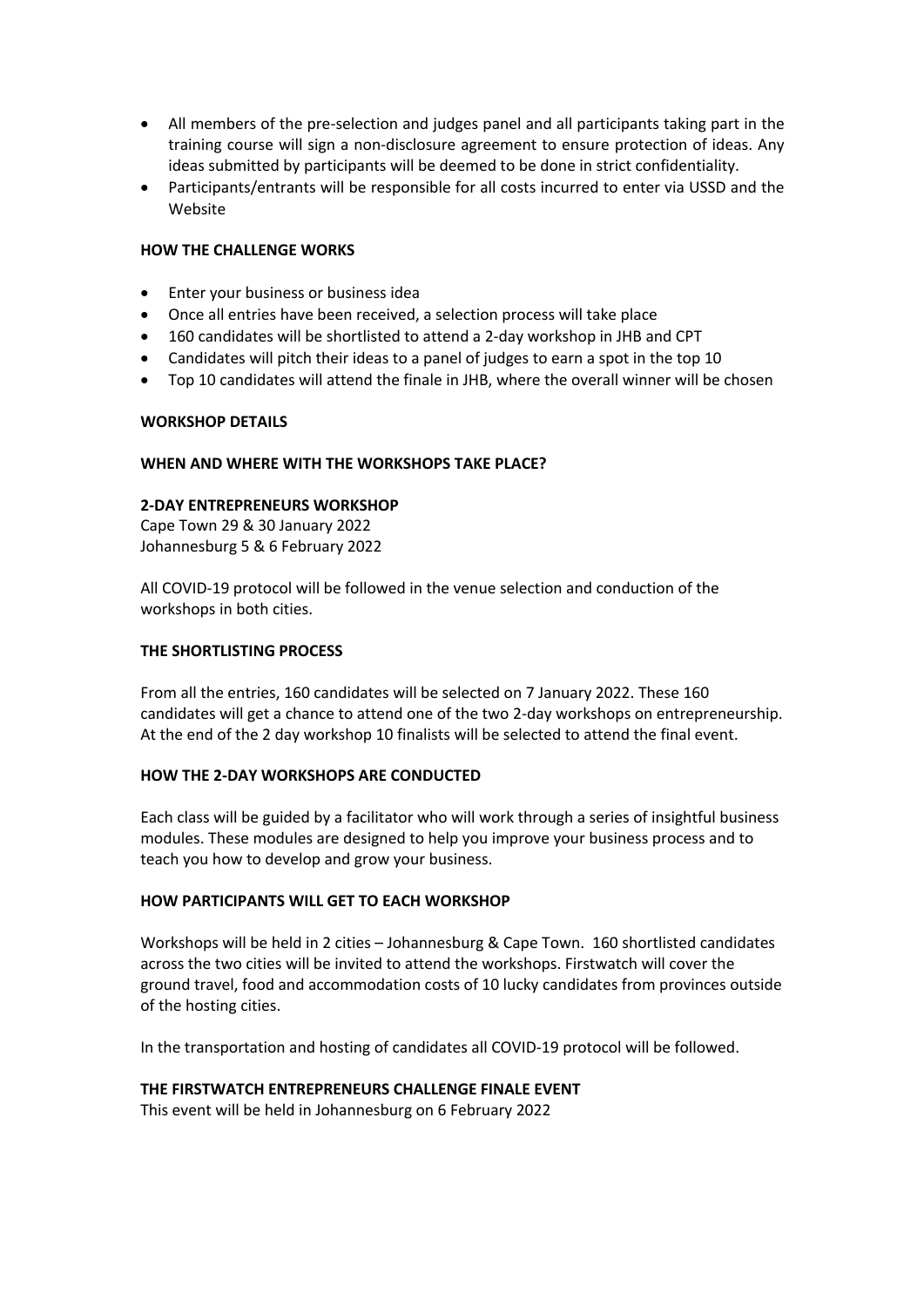On the final event night, the top 10 candidates will pitch their ideas to an audience and a panel of business experts. Winners will be announced, and prizes awarded. The after-party will include snacks, live entertainment, and drinks.

#### **UNIVERSAL TERMS AND CONDITIONS**

The Promoter, Judges or its agents' decision is final, and no correspondence will be entered into.

The Prize is not transferable for cash.

Participation in this competition constitutes acceptance of the competition rules and all participants must abide by the rules.

A copy of these rules can be found on the following websites: www.firstwatchwhisky.co.za and www.esnell.co.za throughout the period of the competition.

The names of the winners, once contacted, will be published on Firstwatch Social Media platforms and the website: www.firstwatchwhisky.co.za

This promotion is in no way sponsored, endorsed or administered by, or associated with Facebook or any other social media platform and the participants acknowledge that they are providing information to the Promoter and its agents only and not to Facebook or any other social media platform.

All entrants in this Competition release Facebook or any other social media platform from all liabilities and claims arising out of or in connection with this competition and these terms and conditions.

Participants must provide their correct contact details. If a winner has given incorrect contact details, the Promoter (or their agent) reserves the right to select another winner in his or her place.

Participants may enter and refer a friend as many times as they wish provided that each entry is associated with a valid purchase and the minimum requirements as set out above or in the prompts within the USSD journey.

All winners will be required to provide their names, ID numbers and contact details and to sign an acknowledgment of receipt of any prize he or she might receive.

Winners may be asked to provide proof of purchase to confirm validity of entry.

The entrant acknowledges that by submitting his or her entry to the competition he/she has been given an appropriate opportunity to first read these terms and conditions before entering and that he/she understands and agrees to the terms and conditions.

All entrants to this competition participate entirely at their own risk. By reading and accepting these terms and conditions, the entrant hereby indemnifies and holds harmless the Promoter and all entities connected to or associated with the Promoter, its directors, employees and agents of any and all liability pertaining to any damage, costs, injuries and losses of whatever nature sustained as a result of their participation in the competition and related events and activities, save where such damage, cost, injustices and losses are sustained as a result of the gross negligence or willful misconduct of any indemnified party.

The Promoter shall be entitled, at its discretion, to name winners publicly and use them in any other publicity they deem. By entering the competition, prize winners agree to the publication of their names by The Promoter and its agents.

Any personal data submitted by you will be used solely in accordance with current South African data protection legislation, the *Consumer Protection Act* and the Promoter's respective privacy policies. The Promoter may contact you for marketing purposes, on the basis that you will have the election to opt out at each interaction.

The Promoter shall not be responsible for any lost, damaged, delayed, incorrect or incomplete entries for any reason whatsoever. Proof of sending will not be accepted as proof of receipt.